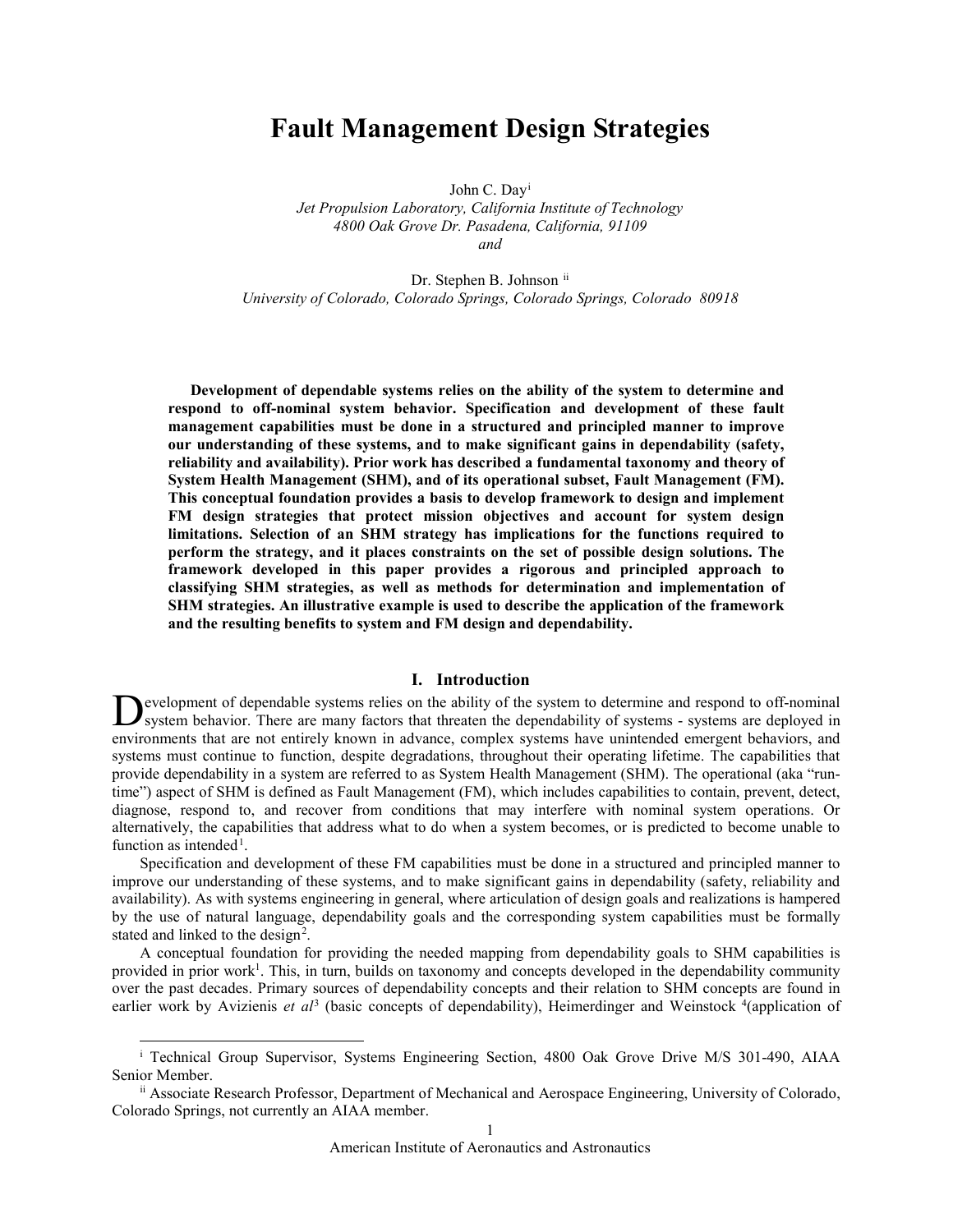dependability concepts to generic systems) and Johnson and Day<sup>[5](#page-10-4)</sup> (extension and relationship to SHM concepts). This conceptual foundation provides a basis for a framework to design and implement SHM capabilities that protect mission objectives and account for system design limitations.

Using this conceptual foundation, this paper develops a rigorous and principled approach to classifying SHM strategies, and a structured method for appropriate selection of a given SHM strategy for a given system objective. This method takes into account the real-world implications of re-use—systems are rarely developed entirely from a "clean sheet", and the use of patterns and elements from prior design has implications on the selection and application of SHM strategies. The classification of SHM strategies is supported by an illustrative example (using a familiar personal transportation analogy) to describe the application of the framework and the resulting benefits to system and FM design and dependability.

## **II. Goals and Function Preservation**

System Health Management (SHM) is defined as "the capabilities of a system that preserve the systems's ability to function as intended."[6](#page-10-5) In turn, functions exist to achieve system goals. Thus SHM capabilities exist to preserve the system's ability to achieve goals. The linkage between functions, goals, and SHM capabilities are clearly visible in a Goal-Function Tree (GFT) representation, as described in the 2013 Infotech@Aerospace paper, "Goal-Function Tree Modeling for Systems Engineering and Fault Management."<sup>2</sup>

The relationship of goals and functions is defined through the simple equation  $\mathbf{v} = f(\mathbf{x})$ , where the function f is a transformation or mapping of a set of input state variables **x** into the output state variables **y**. A goal is represented by the system's output state variables **y** being constrained or controlled to be within some nominal range. The GFT, as its name implies, is a tree-like structure in the same sense as a classical functional decomposition or fault tree, with higher level goals and functions being decomposed into lower-level goals and functions. It represents goals and functions in a hierarchical tree structure. An important insight is that it is the intentions (goals) of the system's designers and users that provide a hierarchical priority structure to the system's intentions, and hence to its goals and functions. Essentially, engineered systems exist to perform achieve a particular goal or set of goals, and it is this goal set that comprise the top-level goals for the system. All other goals and functions exist to support the achievement of the top-level goals. It then becomes possible to assess and analyze various characteristics of the system with respect to this goal-function structure, in particular issues of completeness and coverage of system goals and functions.

For every system goal, there is the possibility that this goal cannot be achieved in the real system, due to a failure somewhere in the system. System Health Management addresses the measures taken to ensure the achievement of system goals. One way to address potential failure is simply to not allow failure to occur, which generally means beefing up the robustness and design margins in the relevant system components (i.e. higherreliability components). The other way to address potential failure is to detect and respond to predicted or actual failure. These detection and response capabilities are new system capabilities, and hence are new system functions associated with new off-nominal goals. That is, detection and response capabilities are new off-nominal, SHM functions addressing off-nominal goals that can be represented in a GFT just as the nominal functions and goals are. These off-nominal goals and functions exist to protect and preserve the system's nominal functions. Just like the nominal active control loops, operational SHM functions are organized as active control loops, detecting offnominal conditions, determining the cause(s) of these conditions, deciding which actions to take to mitigate these off-nominal conditions, and actions to preserve system function. The operational functions used in these control loops are presented and discussed in prior work,<sup>1</sup> and the set of functions used in a particular FM control loop depends on the nature of the goals to be protected. In this paper, we will often frame the discussion in terms of a structured, hierarchical, top-down design process. This process and its representation in terms of levels of the GFT decomposition provide a key basis and background for the description and selection of the SHM strategies that are the focus of this paper.

Another critical characteristic of the GFT is its reliance on state variables to provide physical and logical rigor to the representation of goals and functions. The association of state variables to all goals and functions ensures that the decomposition is physically and logically matched to the design, since design simply provides mechanisms to ensure that the functions are implemented and hence that goals are achieved. Put another way, the design provides the means by which the output state variables **y** are controlled within the desired range. Thus it is possible to create a comprehensive and physically accurate mapping from system functions and goals as represented in the GFT and the system design, which "realizes" or "actualizes" the functions in physical reality.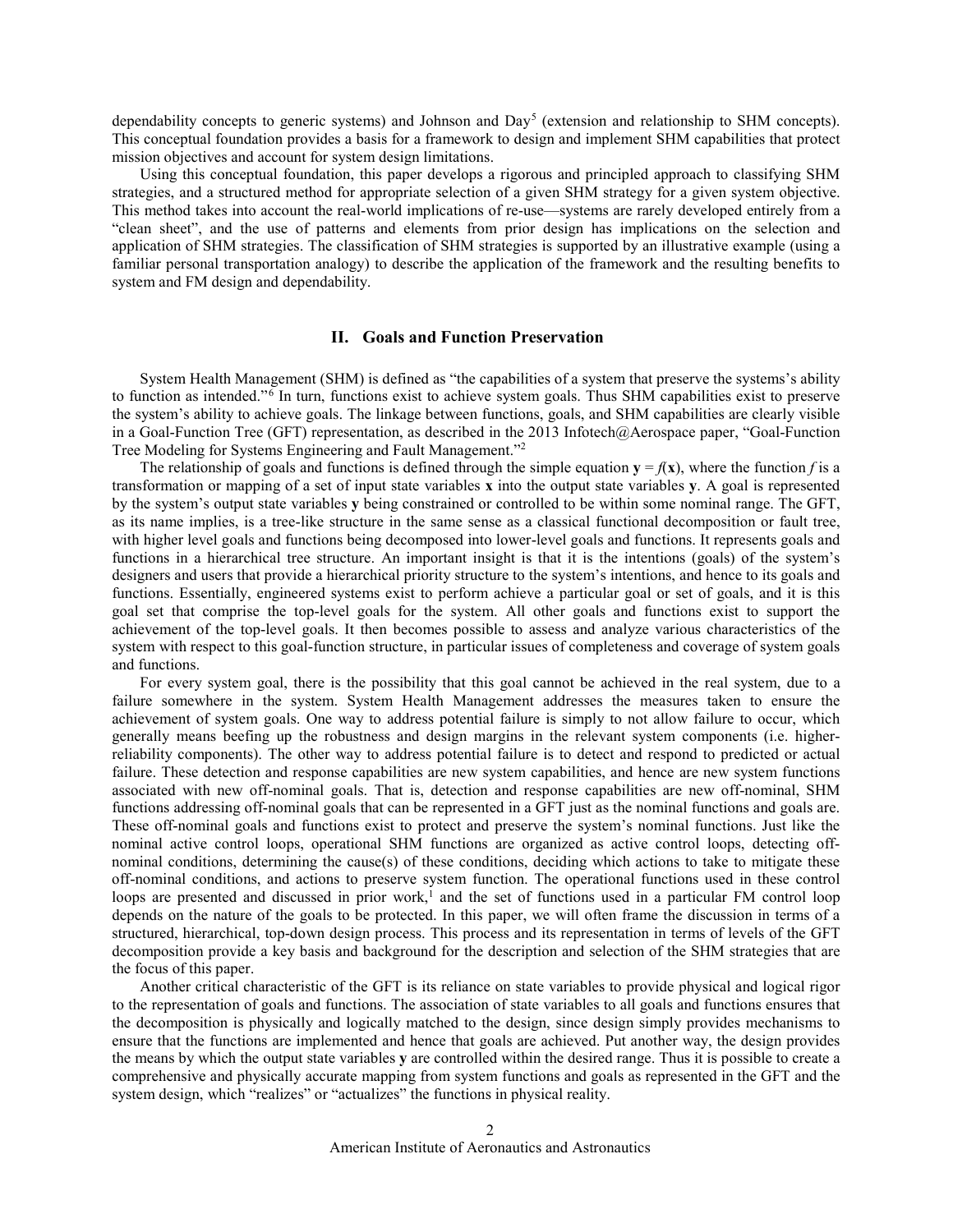Finally, not all goals are equal in importance. Typically, it is possible to classify each goal (or objective) into one of the following three classes: Safety critical, mission critical, and non–mission critical. Safety critical objectives are those necessary to maintain the safety of humans. For some systems, safety also includes critical infrastructure. For systems such as space launch vehicles, this includes the launch pad infrastructure. Mission critical objectives are those necessary to accomplish the system's mission or highest-level goals (aside from human safety). For a space launch system, the mission is to deliver its payload (whether human or cargo) to orbit. For a deep space probe, the mission objective is to return science data to Earth. Finally, non-mission critical objectives are important objectives that are not necessary to achieve the mission, but are otherwise important. For a space launch vehicle, it is not necessary for the launch vehicle telemetry to be returned to Earth to achieve the current mission, but it is nonetheless important for the long-term cost-effective operation of the fleet of launch vehicles to relay information about the performance and health of system components. This information is used to ensure that the next flight is successful and more efficiently achieved. Each objective type has different levels of reliability and failure tolerance that are levied on that class. Safety goals are typically very stringent, while mission goals are somewhat less so, and non-mission critical goals least of all. These differing levels of rigor then influence the SHM strategies that are selected for their respective mission goals. The nature of a given objective constrains the possible set of protection strategies to be taken, and provides a means for determining the set of necessary (minimal) SHM functions to satisfy the program/project requirements.

## **III. System Health Management Strategies**

Development of a set of defined SHM strategies allows systems engineers to manage the possible design options by focusing in the key concerns, and deriving design options from them. There is a small set of possible strategies to deal with possible failures in a system. We have found that the key differentiation between strategies is based on answering two primary questions with respect to protection of a system objective – "Will the design solution be focused on prevention of failure *causes*", and "Will the design solution seek to prevent failures, or tolerate them?" For most complex systems, the answer will include some of both.

The first question provides the basis for the first-order disctinction in differentiating SHM strategies. From the perspective of an operating system, focusing on failure *causes* implies a design-time solution, where potential failure causes are identified and mitigated as the design is developed and realized. The alternative is to address the effects of potential failures causes. We term the prevention of failure causes "Fault Avoidance", and the addressing of causes when they occur "Fault Management." These provide the labels for the categories of SHM strategies. Within the category of FM, we make a further distinction between actions that seek to prevent failures, and actions that

mitigate failure once they have occurred. We define "Failure Avoidance" as the operational actions to prevent a failure from occurring (such as conditionbased maintenance), and "Failure Tolerance" as the operational actions taken to mitigate the effects of a failure on system performance. These definitions and Avizienis<sup>3</sup>, but are conceptually related (our term fault avoidance is conceptually-similar to fault prevention, and fault management is similar to fault tolerance). We make these distinctions here as a way to differentiate in a consistent way between failure causes ("faults") and effects ("failures"), and the classification of strategies to apply to each. Avizienis does not distinguish, for example, between the about a unify the strategies.<br> *strategies* of failure avoidance and failure tolerance that we describe in this paper.





We refer to a definition of *acceptable* performance that is tied to the definition of an objective (*aka* goal), which has both value and time elements. Acceptable performance is assessed by whether the performance of the function meets the set of constraints (as defined by the set of applicable goals) at a given point in time. A failure is the unacceptable performance of intended function, which implies a definition of acceptability<sup>1</sup>. The selection of SHM strategy depends on the determination of function criticality, as described in the prior section. In the process of

American Institute of Aeronautics and Astronautics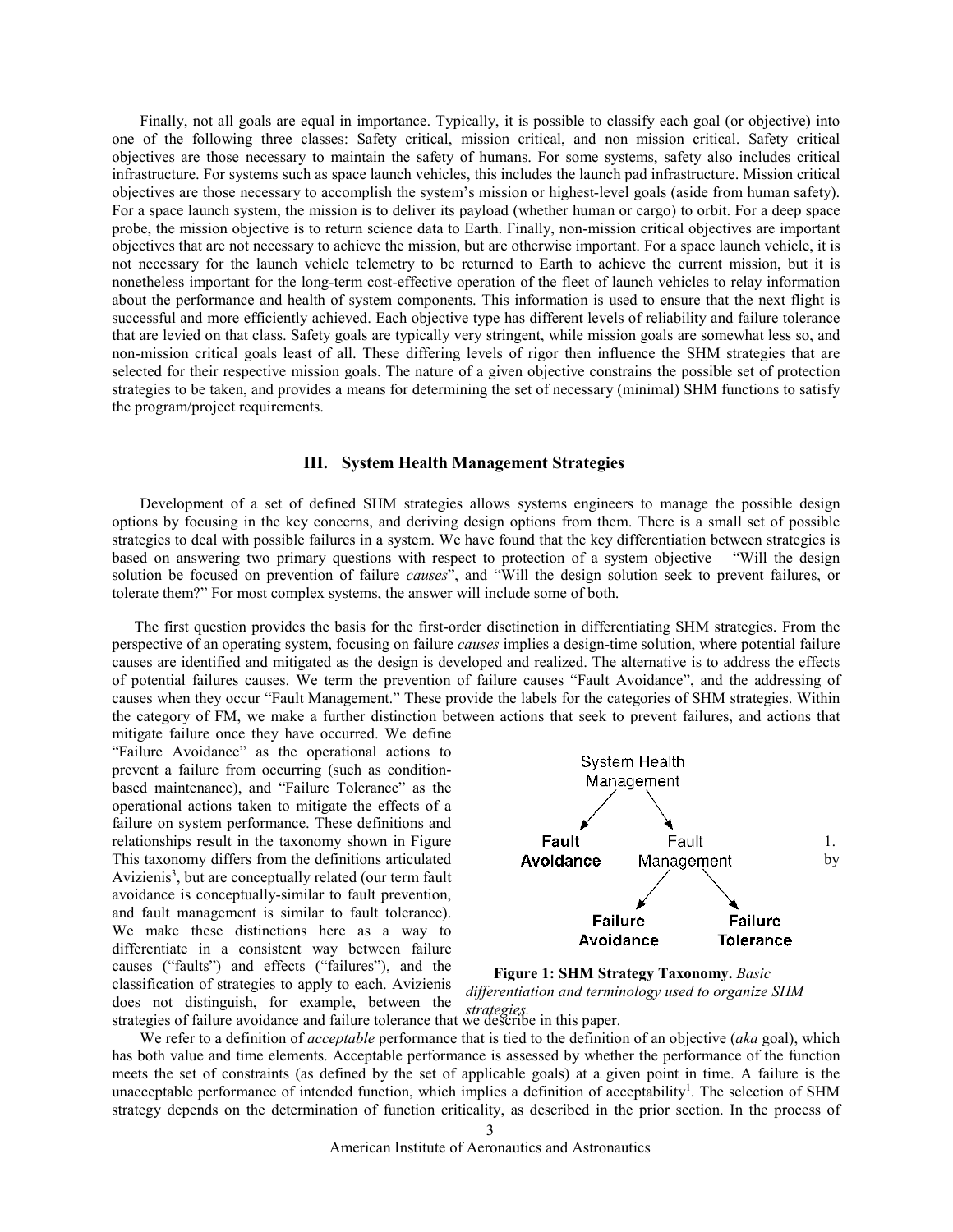designing the system, there must be an assessment of whether a failure of the function is allowed (or, phrased less optimistically, impossible or too costly to prevent!). If a failure is allowed, a determination must be made as to whether the function must be recovered (within an acceptable timeframe for recovery, the time-to-criticality) or allowed to remain failed for some period of time. If a failure is not allowed (e.g., if the function is safety-critical and time-critical), then a strategy for preventing the failure from occurring must be determined.

A given system design has a set of interconnected components, each capable of performing one or more functions. These functions are used in concert to achieve the objectives for which the system was developed. These relationships are described graphically in Figure 2. This intent (the set of objectives) is expressed in a set of hierarchical goals (the goalfunction tree). At a given level of abstraction, there are a set of actions that satisfy the set of goals – these actions can be referredto as a "plan." A given plan is one possible path to satisfying the existing set of goals, and there may be many plans that satisfy the goals, with typically a single plan being identified as the "nominal" plan<sup>[7](#page-10-6)</sup>. These actions form the basis for lower-level goals in the planning decomposition, and inform the lower-level goals and functions in the GFT. To address a current or incipient failure in a system, there are generally only a small number of potential mechanisms available  $- (1)$  change the physics of the



**Figure 2: Relationship of Goals, Functions and State Variables**

system (by removing the failure cause, inhibiting failure effect propagation, or engaging compensating mechanisms), (2) change the current plan or (3) change the set of goals. Note that a change to a plan can be distinguished from changes to the higher-level goals it is intended to satisfy, but because the selection of a specific plan results in the elaboration of lower-level goals, these goals will change when an alternate plan is selected. Put another way, when assessing any specific goal within the GFT, with respect to that goal all lower level goals and functions beneath that goal can be considered "the plan" to meet the goal. Thus what the designer or analyst or operator considers as "the goal" and "the plan to meet that goal" is merely a matter of personal or organizational choice. The terms can apply to any goal in the GFT. The application of these possibilities before or after the occurrence of a failure determines, in part, the label (either a goal or part of the plan to meet a goal) associated with the strategy and actions.

Given the conceptual organization presented in Figure 1, and the set of potential actions, a set of SHM strategies has been developed, and each is described in more detail in the following subsections. Each strategy implies a different application of SHM functions in the system, and has implications on the allocation of SHM functions in the system design. Multiple strategies may be applied in the preservation of a given function or goal. As a way of illustrating the concepts, a simple example using an automobile is described with each SHM strategy.

#### **Fault Avoidance**

Fault avoidance is the SHM strategy that prevents the causes of failure from occurring. For causes internal to the system, which by definition are the only ones that can be controlled by the designer or operator, failure causes are "faults." Typically, the fault avoidance strategy relies on design-time processes such as quality assurance and/or design features such as large margins. Fault avoidance is based on the idea that the application of processes during design-time can detect and remove flaws in components, designs and assumptions, thereby eliminating or reducing the probability of possible failure causes. There are no operational FM functions applied. Used in the example of a car, we would label the inspection of build quality on assembly line or incorporation of design changes in next year's model as fault avoidance strategies.

While design-time quality measures are typically used for fault avoidance, there is also an inherent assumption that the system will not be operated out of its specified design limitations. For the typical car, this means that the driver will not exceed certain speed limits, will not ram the car into fixed structures, will not drive it over a cliff, etc. Thus the fault avoidance strategy implies that the system operators will "preclude" certain classes of operational failures. Car designs do assume and account for the possibility of accidents and attempt to keep the driver safe (this is a second goal; cars are intended to transport passengers from one location to another, but a second goal is to ensure those passengers are "functioning properly" at all times), but no design can mitigate operator-created failures beyond a certain level of severity. These must be prevented.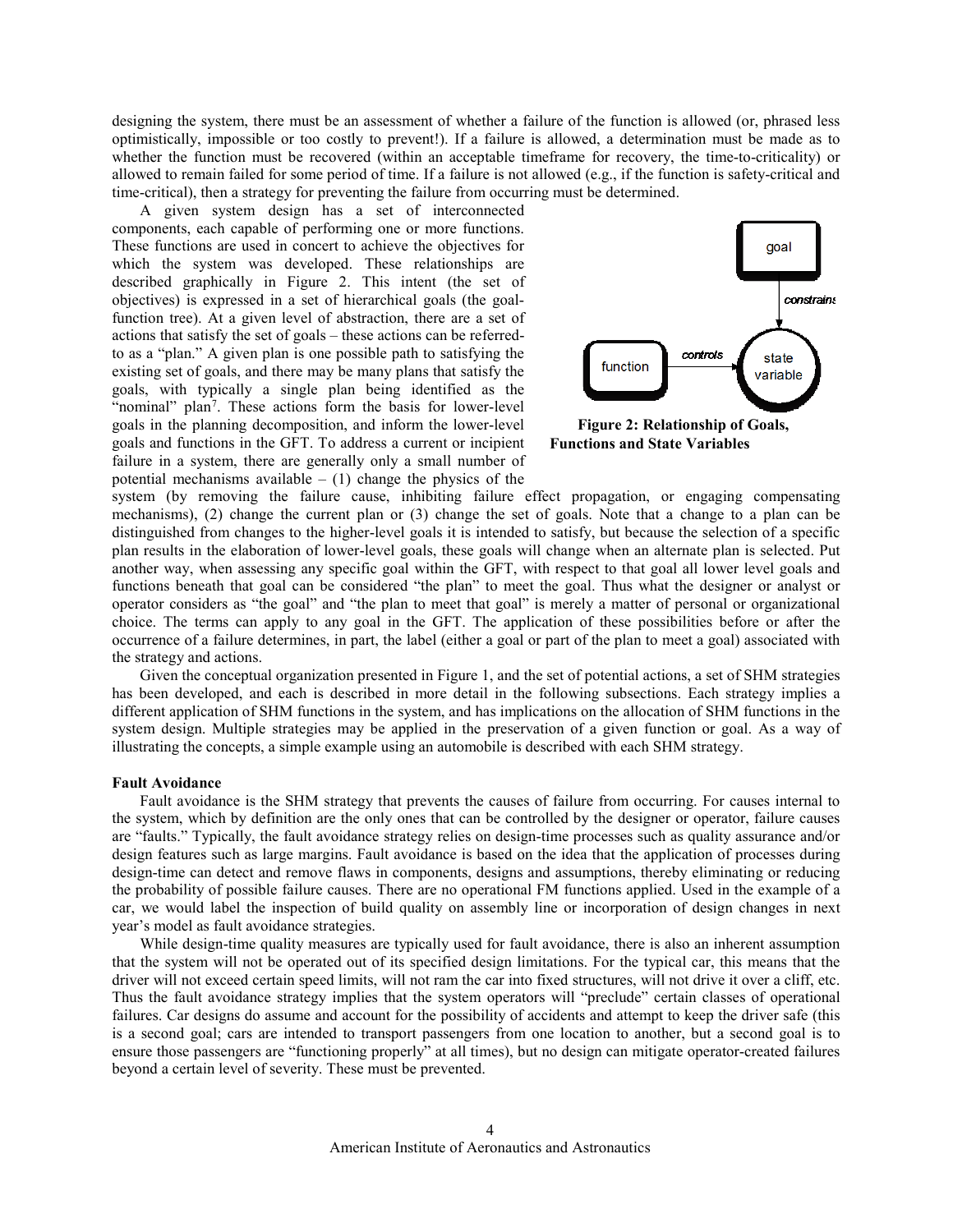## **Failure Preclusion**

Failure preclusion is the SHM strategy that results in the application of operational FM functions to preclude a failure from occurring. Failures are predicted based on the observation of current system performance (including any observed degradation), interaction with the environment, intended system actions, and the propagation of present and expected conditions into the future. Failures are avoided by using the prediction to determine and take action that precludes failure of critical functions before they occur. Condition-based maintenance and alteration of a spacecraft pointing profile to avoid a potential component over-temperature are examples of failure prediction and preclusion. An associated analogy for a car is the periodic observation of tire wear , such as measuring remaining tread and assess upcoming driving conditions to determine when to change tires before they become unsafe.

It should be noted that it is not always obvious when an operational measure is just "normal operation" of the system, and when it is an FM strategy. For example, if a car is not periodically refilled with gasoline, it will run out of fuel and stop operating; that is, it will fail (to function). Most people would say that refueling a car is part of the normal "plan" for operating a car, and is not considered "maintenance". However, what is to distinguish this from the "maintenance operation" (an FM function/strategy) of replacing a tire or a fan belt, since these are also "in the plan" of car operation? There may not be a useful distinction in classifying these actions separately—there are differences in frequency and observability in the example above, but in either case action must be taken to avoid failure. That is, part of failure preclusion is executing the plan! This illustrates the idea that FM is an integral part of systems engineering, and that sometimes somewhat artificial distinctions are made between "nominal" and "offnominal" system functions.<sup>iii</sup>

#### **Failure Recovery**

Failure recovery is the SHM strategy that allows a failure in the system to occur and to temporarily impinge on the system function to which the strategy is applied, with the intent of correcting the failure to enable continuation of the the existing or redefined mission. In this approach, a set of FM operational functions are used to detect the failure and restore acceptable function performance. The failure of the function is the triggering event, and the FM response attempts to restore that function by returning the affected states to acceptable performance values. There is a spectrum of possible outcomes as a consequence of failure recovery actions. At one end, the recovery time is insignificant and the overall goal can still be achieved completely, even though the system's performance is "unacceptable" for some period of time while the recovery actions are performed and take effect. At the other end of the spectrum, the failure recovery takes so long that all or part of the original goal(s) are no longer attainable, and either the compromised partial goal is accepted, or an entirely new goal can be put in its place.

Take the example of a driver who intends to reach a city 120 miles away, but a tire unexpectedly fails halfway to his destination. The driver pulls over (a goal change/safing strategy—see below), replaces the tire with his spare (the first part of the failure recovery), re-starts the car and accelerates and gets back on the road (the second part of the failure recovery) and proceeds to complete the trip (which is an activity that was part of the original plan). The function has been restored, and the driver reaches the objective, although potentially delayed. If the delay time was such that the goal of the trip was fully achieved, then no overall goal change occurs. However, if the delay is such that the driver is late to an important meeting, then there is a compromise of the original goal to attend the entire meeting. If the delay was such that the entire meeting is missed and the driver returns home instead, then the mission is "aborted" altogether in favor of a new goal to return the driver safely home. In this case, the failure recovery is a necessary step to enable completion of the redefined goal.

## **Failure Masking**

 $\overline{a}$ 

Failure masking is the SHM strategy that allows a failure in the system to occur, but through application of FM functions, the failure effects do not propagate to impinge on the critical system function to which the masking strategy is applied. This is usually performed by detection of a low-level failure, and containment of the failure effects through actions or functions that contain the propagation of the failure effects and compensate for the failure. These actions either change the physics of the system to alter the propagation of failure effects, or have sufficient margin to absorb the failure effects. Typical aerospace examples are applications of *n-of-m* redundancy schemes such as voting logic, extra capacity in batteries and solar cells and use of 4 reaction wheels for 3-axis control. Typical cars do not use failure masking, but there are examples of large trucks that have multiple tires, that allow the driver keep traveling with a failed tire (albeit with less load capacity), and future cars may have redundant computers to control time and safety-critical functions such as braking, if these become fully computer-controlled.

<span id="page-4-0"></span>iii We thank Dr. Eric Barszcz from NASA Ames Research Center for first describing and highlighting the subtleties involved in this example.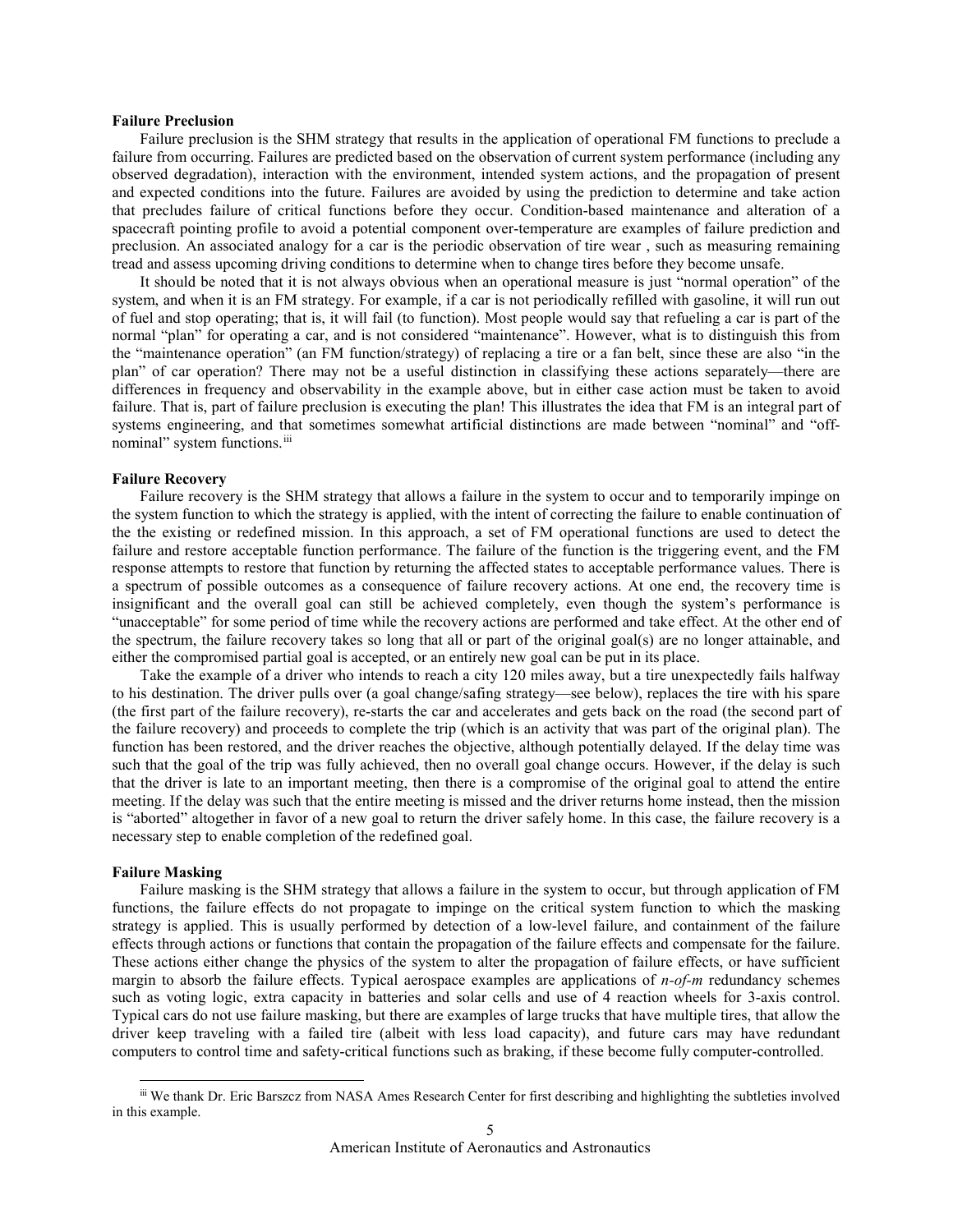#### **Goal Change**

Goal change is the SHM strategy that modifies the set of system goals in an attempt to define goals that are achievable given the observed and predicted condition of the system and environment. This is applicable both in a reactive sense (responding to a detected failure) and a predictive sense (responding to an impending failure). This strategy presumes that the full set of current or future goals are not achievable under the current failure condition, or that there is sufficient uncertainty in predicted performance to change the intent. Typically the modified goals (of which there may be few or many) are less demanding than the original set (e.g., transition to a Safe mode), or are mechanisms to protect some goals that are more important than others (e.g., a launch vehicle ascent abort preserves crew safety, but abandons the goal of placing the crew in orbit). Using the car analogy, a goal change occurs when a driver, who intends to go to the grocery store, suffers an engine failure, and has to call a tow truck to take the car to a mechanic instead. The original intent is abandoned (or deferred to the future where the car is functioning again), and a new goal—have engine fixed—is put in its place.

Often, a goal change is applied as a near-term strategy so as to enable system repair, at which point all of the original goals could be restored. In the car example, the goal change takes the car to the repair station instead of the original destination. Then once the car is repaired, it is once again able to achieve all of its goals. In the case described above in the Failure Recovery section, pulling the car over is a safing action to protect the driver as well as the car; it is also a necessary step to enable replacement of the flat tire. Similar examples exist for spacecraft, which frequently go into safing modes to protect the spacecraft and contact Earth so that mission operators can repair the spacecraft and continue the mission. The resulting mission might maintain all of the original objectives, in which case the repair can be classified as a full failure recovery. Or the mission might continue only to a smaller or different set of objectives if the original objectives can no longer be met. In this case, there is a global goal change for the mission, and the failure recovery is to the new goal.

#### **IV. Strategy Nuances**

While SHM and FM strategies appear straight-forward on first appearance, to apply them in practice, one must be aware of certain nuances and complexities. These nuances are typical for SHM/FM in general, coming into play whenever it is necessary to understand existing designs, or in creating new ones.

#### **A. Viewpoint Relativity**

One common issue is the problem of relativity of viewpoints, particularly with respect to different levels within an organization or project. One of the tenets of systems theory is that the theory can be profitably employed at many different levels of a system, whether at the total system level, the "segment" level (such as the vehicle versus ground segments, as described in military parlance), at the level of elements (such as different rocket stages), subsystems, components, etc. Because these hierarchical levels often correspond to organizational and institutional levels (organizations are often assigned to build or integrate a specific system, segment, element, subsystem, component, etc.), these different institutions necessarily utilize a view local to their specific task. For an organization building a subsystem, their subsystem "is" the system, but from a higher-level point of view, it is only a portion of the system.

This sort of issue occurs when considering the FM strategies being used within an existing system, or when determining what strategies to use for a new system. Two examples help to illustrate.

Consider first a launch vehicle with multiple liquid propellant rocket engines (LPREs), which have sufficient performance to enable an "engine out" capability for all or some of its ascent through the atmosphere. Engine out means that one of the engines can be shut down, but the remaining engines can be used (throttled up, for example, or simply utilized in a different control algorithm that recognizes one of the multiple engines is not functioning) in such a way so as to enable the launcher to deliver its payload to the nominal orbit (though most likely at a later time and at a somewhat different position than the nominal ascent). Assume that the LPREs have the capability to respond to incipient catastrophic failures by detecting the problem before the failure "goes uncontained" (that is, it blows up in a conflagration, fireball, or explosion), and shutting the engine down before a catastrophic failure occurs. Seen locally at the level of the LPRE, this is a goal change: the engine no longer performs its original function because it has been turned off. However, from a higher-level point of view, the mission might yet succeed in delivering the payload to the correct orbit. If this is the case, then we either have a failure and failure recovery response—this would be true if the monitored state variables, such as vehicle attitude errors or attitude rate errors, are temporarily compromised, or we have failure masking, if the engine problem shows no symptoms at the level of vehicle attitude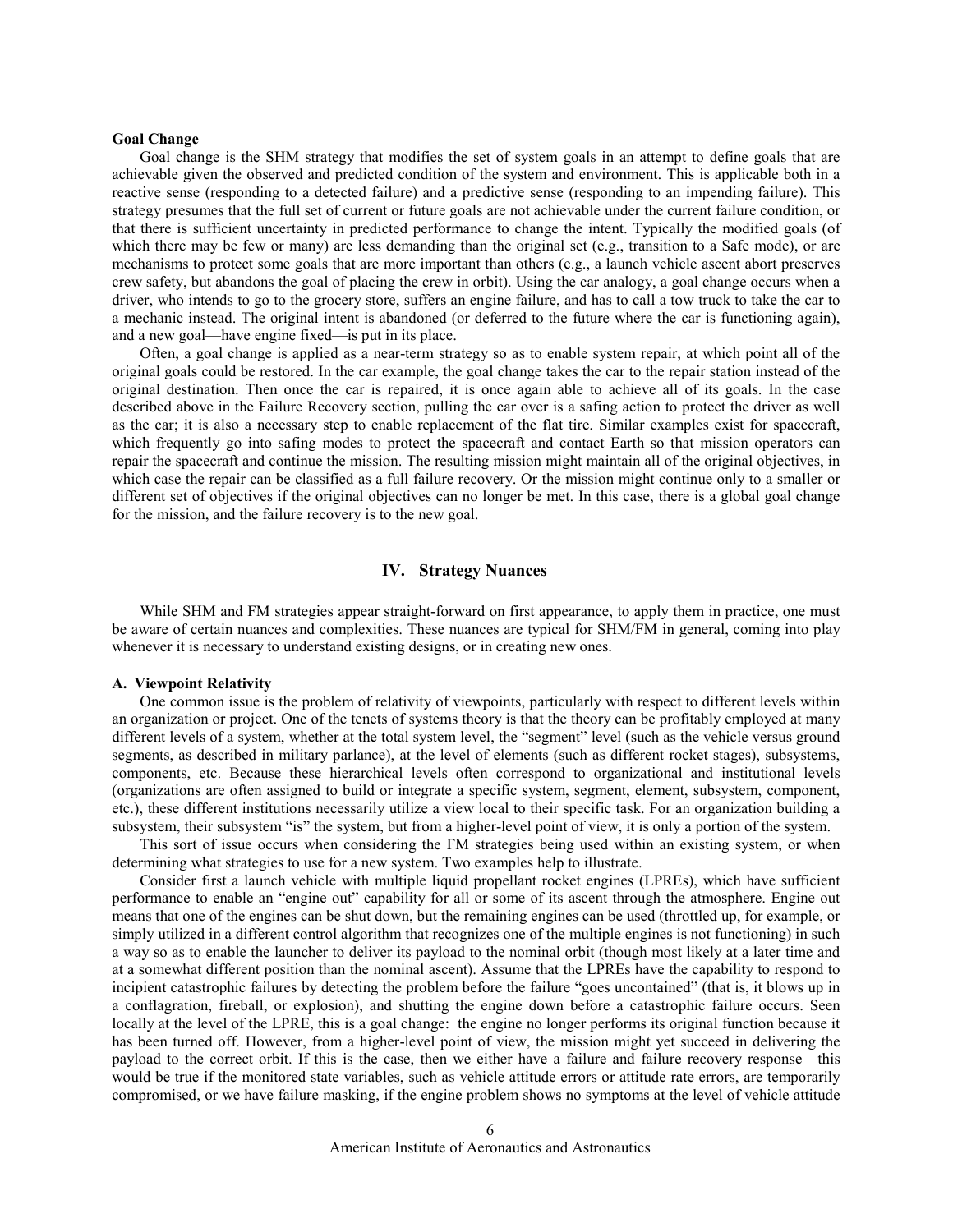errors or attitude rate errors. Thus a goal change at the local level of the engine is seen as a failure masking or failure recovery at higher levels. This is often the case when considering typical "redundancy management," or "failure detection, isolation, and recovery/response (FDIR)."

Another typical situation shows a different logic, where the system level response is a goal change, followed in time by a failure recovery. Consider an Earth orbiting satellite or deep space spacecraft, in which a failure occurs that requires the spacecraft to engage a "safing" action. Safing usually means that the spacecraft shuts down all equipment not necessary to basic spacecraft survival, and then puts itself into a state in which it can send and receive data from mission operators on Earth to determine what should be done next. If the spacecraft was originally performing its nominal science mission when the failure occurred, such as performing stellar or planetary observations, then switching to a safe state is a goal change. The vehicle's goal has been changed from performing its science observations to protecting the vehicle and ensuring communications to Earth.

However, this cannot be the final action from the point of view of the entire system. While the vehicle segment has put itself into a safe state, this generates new activity in the ground segment, to diagnose the problem and then ultimately to initiate a failure recovery action. Thus the system as a whole is engaged in FDIR, and the ground segment (mission operators) will send up a sequence of new commands to re-start the science mission. If the regular mission can continue, then the failure recovery strategy succeeds fully in recovering to the nominal mission (no system objectives have been compromised). If the original failure has permanently degraded the capability to achieve all mission goals, such as permanent failure of a science instrument, or a loss of data during a one-time planetary flyby, then the new nominal mission can only achieve a lesser set of goals; the final degraded mission is a goal change from the original mission objectives. In this case, the difference in perspective is both hierarchical, in the sense of vehicle versus system perspectives, and temporal, in that in initial strategy of safing (goal change) is only part of a longer time-scale failure recovery strategy.

Temporality and hierarchy are also key factors in differentiating between failure masking and operational failure avoidance strategies. A prototypical failure masking response is the use of a computer voting scheme to mask the failure of one computer out of a suite of three or four identical computers for real time control. As noted above, classical FDIR can also be seen as failure masking, from a high-enough point of view (that is, seen from the point of view of a state variable that is "high enough" in the hierarchy of system goals, the state variable is not affected by the lower level failure). If a state variable has not been compromised, one might also say that a failure has been avoided in system operation.

This is the sort of situation typically associated with prognosis of a future failure, and repair or replacement of a component before it fails—that is, operational failure avoidance such as replacing a car tire before it wears so thin that it fails. We can also consider failure masking to be essentially vehicle-based operational failure avoidance. In many cases of vehicle response, there is an element of prognosis occurring, in which one aims to detect precursors of failures that could compromise the entire vehicle, and respond before a vehicle-level goal is compromised. Detecting a precursor necessarily means that one predicts that if the observed precursor failure is left unmitigated, then it will in the (near) future lead to system failure. We therefore want to detect and respond before this vehiclelevel failure can occur. If to do this one uses a cold backup to be turned on and then replace a failed component, there is little to distinguish this situation from "normal" prognostics in which ground-based assets and teams predict that a failure will occur in the future, and ensure condition-based or schedule-based maintenance to replace the component before it fails. From a temporal perspective, the failure masking and prognosis/operational failure avoidance look very similar. However, one could potentially distinguish between a vehicle-based response and a system response requiring both vehicle and ground-based capabilities, or in the case of schedule-based maintenance, a purely ground-based capability.

## **B. Operational versus Design- and Manufacturing Time Viewpoints**

Another distinct variant of the issue of viewpoint relativity is the distinction between how SHM strategies appear during operational use of the system, versus during design time and manufacturing phases of the system. The primary example of this is the selection of the "Fault Prevention" strategy. What this means is that during system operations, the causes of failure (faults) are, for a given goal and/or function, to be prevented from happening at all. Typically this means that the system is designed and built to have significantly increased design and environmental margins. Examples of this include:

- 1. Extremely thick, heat-resistant, radiation-resistant walls for nuclear reactors,
- 2. A spacecraft flying to Mercury or Venus with extremely white paint to reflect solar heat,
- 3. Electrical wire solders with very low probability of debonding,
- 4. Requiring that an automobile be operated in conservative ways that do not overheat the engines or cause loss of vehicle control.

American Institute of Aeronautics and Astronautics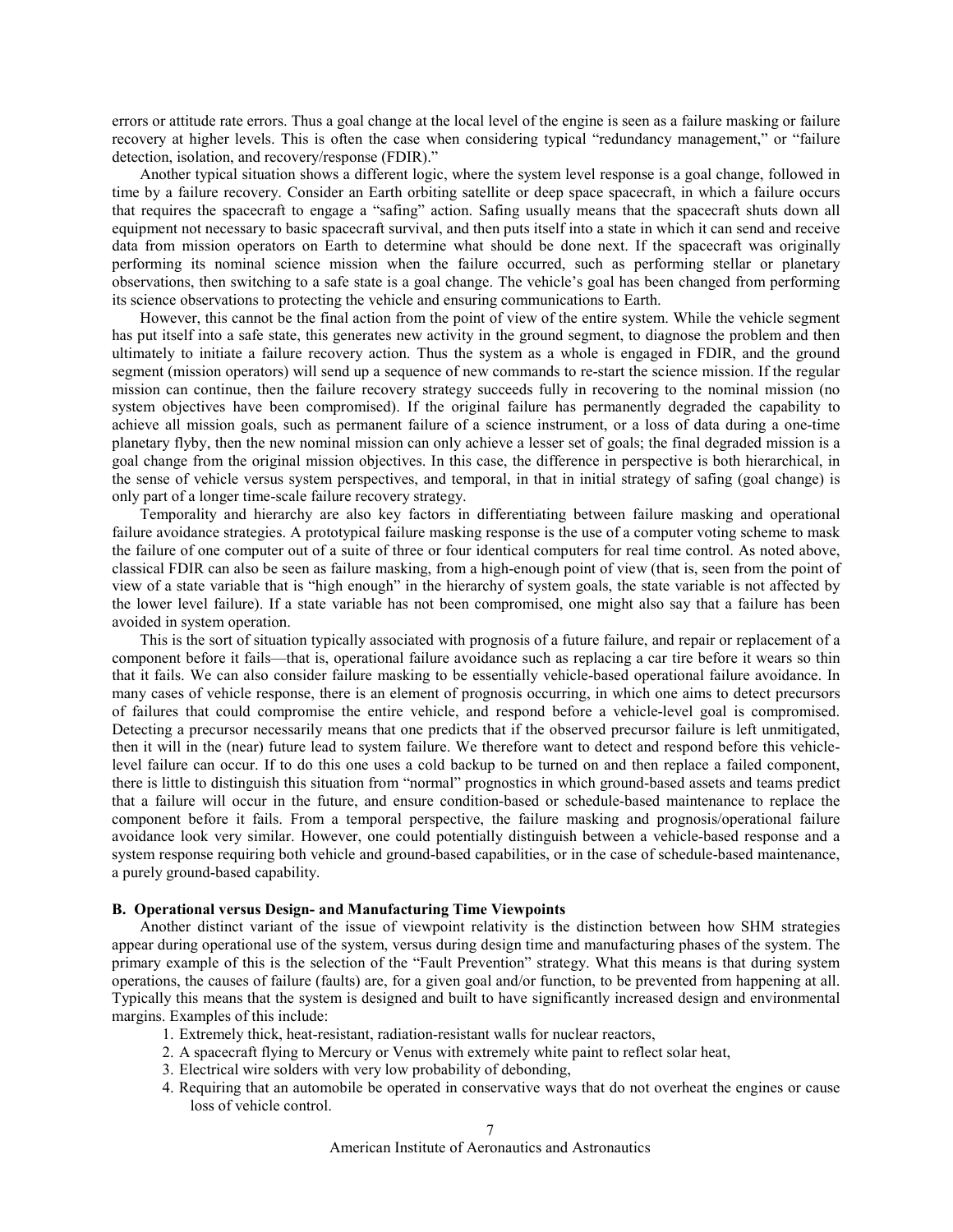The first three examples do not require any operational measures, whereas the operational constraints on automobile obviously require that the driver limits his or her performance demands on the system. In the first three cases, the operational view of the system is that these goals and corresponding functions are purely passive. However, there was significant activity in design or manufacturing to ensure that the increased margins and decreased probability of failure are achieved. In the case of the nuclear reactor wall, the designers took special care to address issues of structural thickness, heat, and radiation in reactor failure cases into account when selecting wall materials and determing wall thickness. In the Mercury/Venus spacecraft case, issues of heat reflectivity must be accounted for, and the painting of the spacraft itself must be performed in such a way that no unpainted areas remain. In the case of electrical wire solders, the primary measures include proper training of wire solderers (or programming of the relevant machinery) and inspections and tests of the resulting solders to ensure proper bonding. In the latter two examples, there are specific "closed loop measures" taken during design and manufacturing to double-check the manufactured items to ensure proper implementation of the design. In all cases, there are generally double-checks to be sure that the design addresses the proper set of requirements to account for the various issues and constraints that the design must address. In case number 4, there are not generally any design operational constraints placed on the vehicle operators (other than social/legal limits!), but in other cases such as mission operations of a spacecraft or pilots of commercial airliners, there could be procedural or design constraints put into the system to ensure operational compliance.

Note that for examples 2 and 3, that the achievement of a passive operational goal and corresponding passive functions requires active closed-loop control measures to be implemented in manufacturing. In examples 1, 2, and 3, there is the need for active closed-loop control measures to ensure compliance of the design with the requirements placed on the design. Thus fault avoidance in operations requires failure (detection and) recovery during design and in manufacturing. A designer or manufacturer must focus on the closed-loop activities that they must do to ensure detection and recovery from failures they might create in the designed or manufactured item, so as to enable the passive fault avoidance strategy for operations.

The common theme of the subtleties described in this section is that some of the issues that arise when trying to determine what SHM strategy to apply are due to the point of view of the one who is determining or labeling strategies. It is crucial to recognize the existence of these points of view to avoid confusion.

# **V. Strategy Development**

A system's set of SHM capabilities exist to preserve the system's ability to achieve the designed intent. This intent can be specified in goals as documented in a GFT. Goals can be categorized according to criticality, and this assessment is used as part of the process of determining the SHM strategy (or strategies) used in the protection of the goal. Except for fault avoidance, each identified strategy implies a set of functions to be applied in the realization of the strategy – we label these operational SHM strategies as "FM strategies."

Each FM strategy ought to improve the reliability/availability/safety of the system, and hence the probability of success of achieving the associated goal. Multiple FM strategies are typically applied to protect a given goal, due to effectiveness and coverage limitations of each strategy. A given strategy may only apply to a subset of failure causes, requiring multiple strategies to achieve the necessary reliability. Multiple strategies can also be applied in a tiered sense, to designate a series of response action that have a preferred order (e.g., issuing a device reset [recovery] as a first step before swapping hardware or aborting the mission [goal change]).

Since the available design space for a given system is not a "clean sheet," new design solutions always use patterns and approaches from prior engineering designs (and in many cases, re-use of hardware and software components). When system elements re-use earlier designs, with those designs come previously-defined SHM strategies. This implies that the options in the selection of FM functions are limited by these historical constraints, and entire sections of the GFT are therefore predefined as well.

The selection of FM strategies is done on a per-goal basis. This is because the goals capture the intent and needed performance level for the current plan, and this is the appropriate basis for determining whether a response action should be taken, and of what type. It is not correct to define the FM strategies to apply at a given time based only on functions. For example, if functions alone were used as the basis for SHM strategy selection, the specified FM response action would be implied whenever the function failed, regardless of whether the function was needed to achieve the present system goal set (the failure of a function is only relevant when an active goal is assigned to the state variables being controlled by the function). In addition, the set of goals that define the required output of a given function define acceptable performance of the function—this provides the basis for classifying performance as nominal or off-nominal, and therefore the need for additional action. Furthermore, depending on the classification of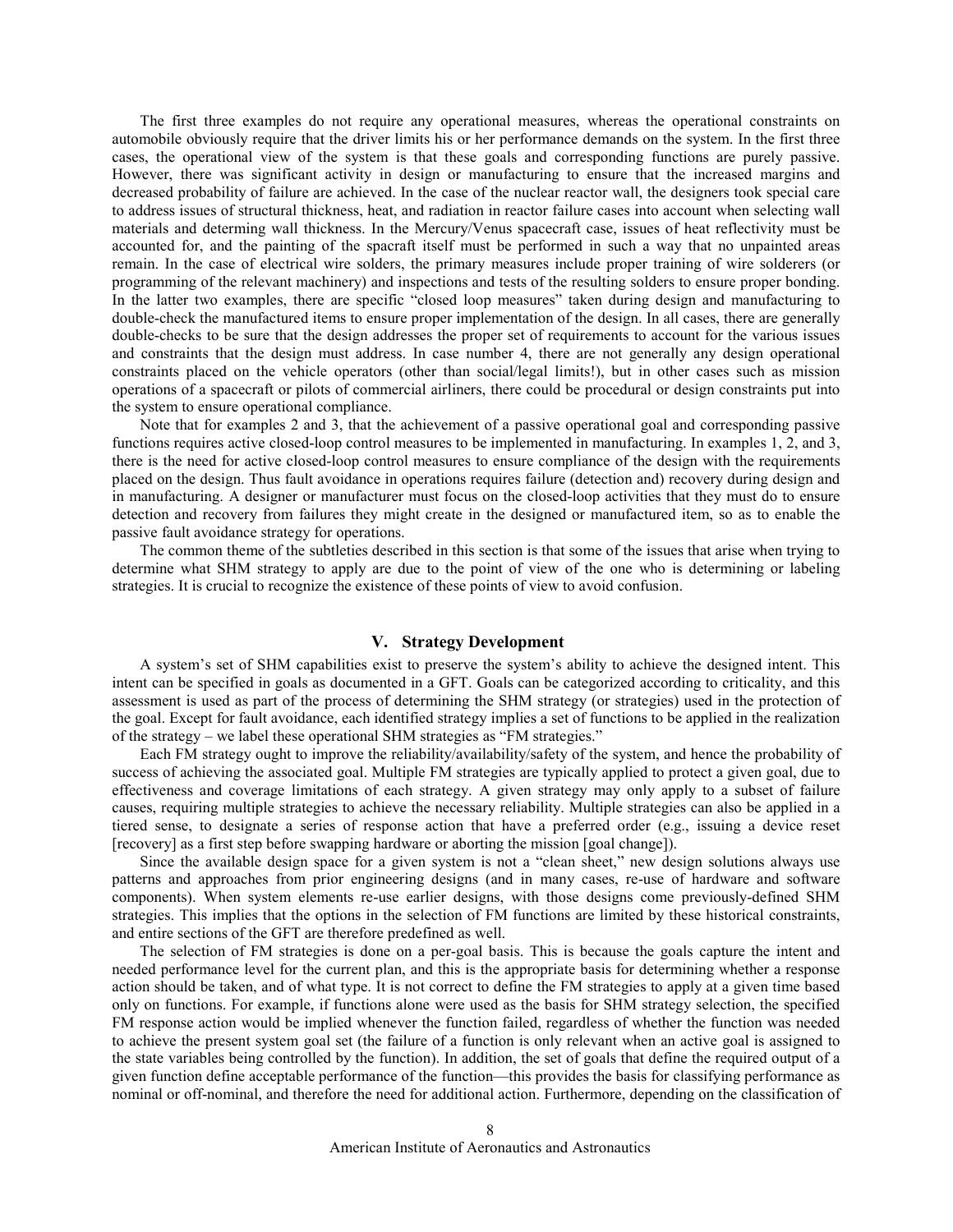the goal in terms of its importance to safety and mission success, a function may require one strategy (e.g., failure avoidance) in one mission phase, while a different strategy (e.g., failure tolerance) would be more appropriate in another.

A decision must be made for each goal regarding which SHM strategy (or strategies) ought to be applied. This is a necessary step in circumscribing the trade space of system functions and components necessary to realize the strategies. The following steps outline the elements of a decision process for selecting a minimal SHM strategy, based on general criteria that limit the available strategy options. This does not exclude the possibility of specifying strategies beyond the minimal set. These steps are also shown graphically in Figure 3.

- **1) Assess goal achievement requirements.** Perform analysis of current design to determine the current probability of meeting the goal (reliability), the anticipated time to recover (availability) and any requirements on failure cause tolerance (single-fault tolerant, etc.). If the current design is sufficient with respect to these requirements, then no design changes need to be applied. However, if they are not met, then additional changes to the design must be considered, which may include definition of additional FM strategies.
- 2) **Determine goal criticality.** The three classes of goals defined in Section II provide a basis for limiting the appropriate FM strategies to select for a given goal. If a goal is designated non-mission-critical, then the minimal FM strategy is goal change. The implicit assumption in this decision is that achievement of the remaining mission-critical and safety critical goals is improved by removing or changing the non-missioncritical goal.
- 3) **Determine time margin available.** The time margin available is based on the race condition between the failure effect propagation time and the predict/detect/react time of the FM control loop. If insufficient time margin is available, then failure masking is the only available option. However, time margin can be gained by either moving the detection upstream, or by moving the goal out in time (if this is an available option). Creating more time margin allows for other SHM strategies to be considered.
- 4) **Determine allowable period of outage.** Based on the physics of the current system design (which could be performed using a state effects diagram), determine the allowable period of outage for a given goal. For safety-critical and most mission-critical goals, this time is often zero (no allowable period of outage). For these cases, the choices for an appropriate FM strategy are limited to failure preclusion or fault avoidance. For other mission-critical goals and for non-critical goals, a non-zero recovery time opens up the possibility of applying a failure recovery strategy, which may offer opportunities for reducing the cost or complexity of the system design.
- 5) **Assess ability to predict.** If the degradation of function is both slow enough for operational adjustment, and these effects are observable within the system, then failure preclusion can be applied to preserve the current set of goals. This involves the projection of future state based on the estimated current state, the physics of the system and any planned changes to system configuration. If the function degradation occurs too quickly for an operational response, then the only remaining option is to rely on the non-operational processes that provide fault avoidance. Design changes to the system may allow improvement of both the observability and the time margin (e.g., Addition of sensors to increase observability), but these may incur increases to cost or complexity of the system. In the case where the observability and/or time margin are insufficient or too costly to implement, achievement of the required performance must be achieved through fault avoidance.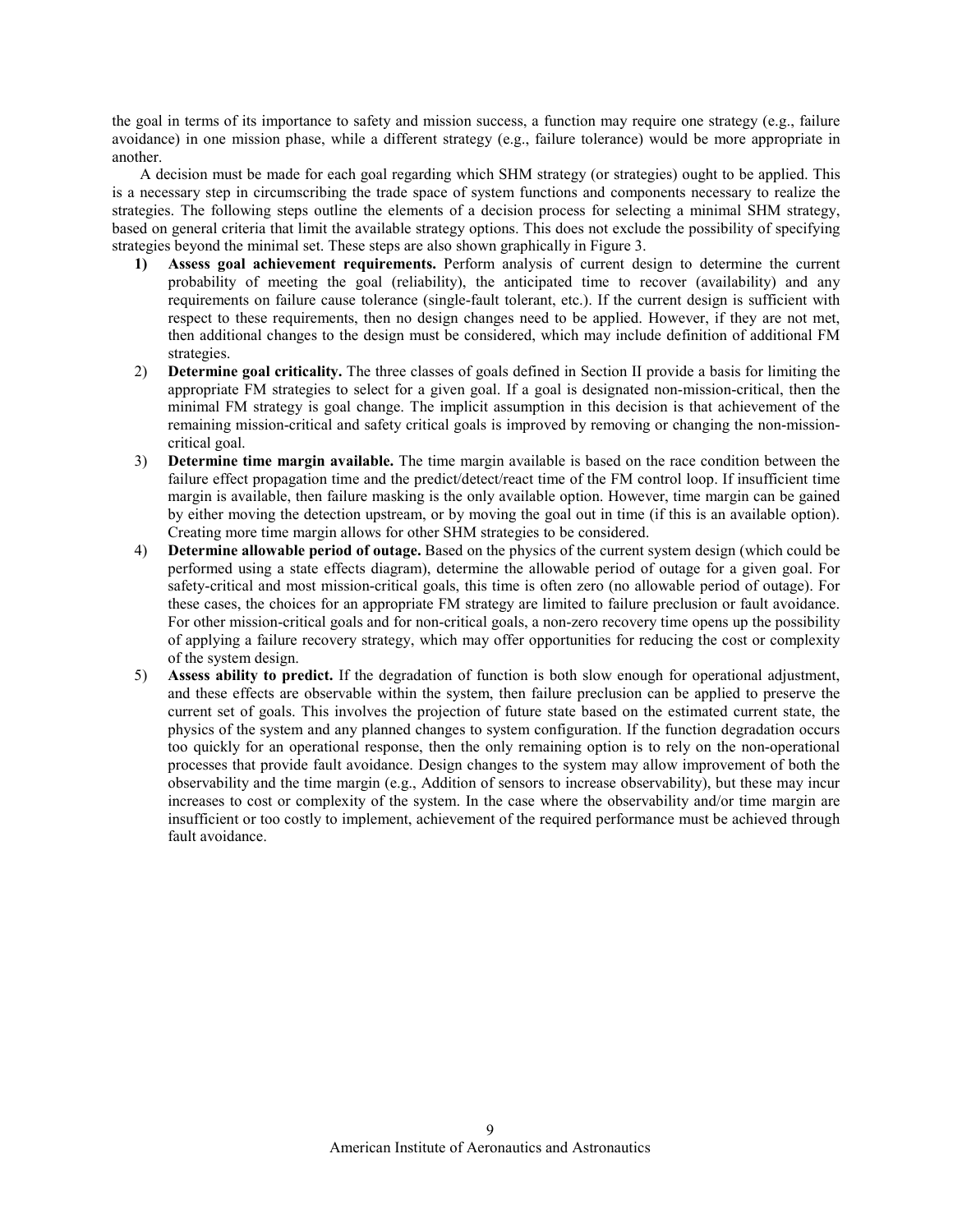

**Figure 3. Criteria for Determination of Minimal SHM strategy.**

This process allows the delineation of a minimally-acceptable selection of FM strategy for each goal, and is based on the relevant requirements associated with that objective (function preservation approach, required reliability and availability, ability to add types/levels of redundancy, etc.). Note that to meet FM performance requirements, or to work within a given set of design constraints, that multiple SHM strategies may be applied to each goal.

Realization of FM strategies also involves trades that depend on the available design space, and the cost of the implementation (mass, power, operations cost, maintenance cost, etc.) All operational SHM strategies require some form of redundancy to implement—masking requires redundant sources of information, goal change requires temporal redundancy, etc.) Further, if the failure avoidance strategy does not involve masking of failure causes, then some model of failure prediction must be employed. Ideally, these models are made explicit, but many times they are not. Schedule-based maintenance, as a failure avoidance strategy, generally results in a less-complex operational system, but is not robust to changes in the assumptions used to develop the maintenance schedule, or changes in the environment. Condition-based maintenance can address this concern, but it requires observability into relevant states of the system and operations-time calculation of remaining life. Both require redundancy in the form of spare units that can be used as replacements. On-board changes to the plan (such as: "use IMU2" instead of "use IMU1" for the rate sensing) are mechanisms to perform failure avoidance or recovery, depending on when they are applied.

# **VI. Conclusion**

As the means of ensuring that system goals are achieved in the face of failure, SHM is an integral part of systems engineering. As such, SHM must be integrated into the systems engineering process. Development of dependable systems relies on the ability of the system to determine and respond to off-nominal system behavior. This paper describes the strategies (and a strategy classification structure) that systems engineers can apply to protect system goals and functions in a hierarchical structure of system goals as defined in a GFT. The strategy classification is